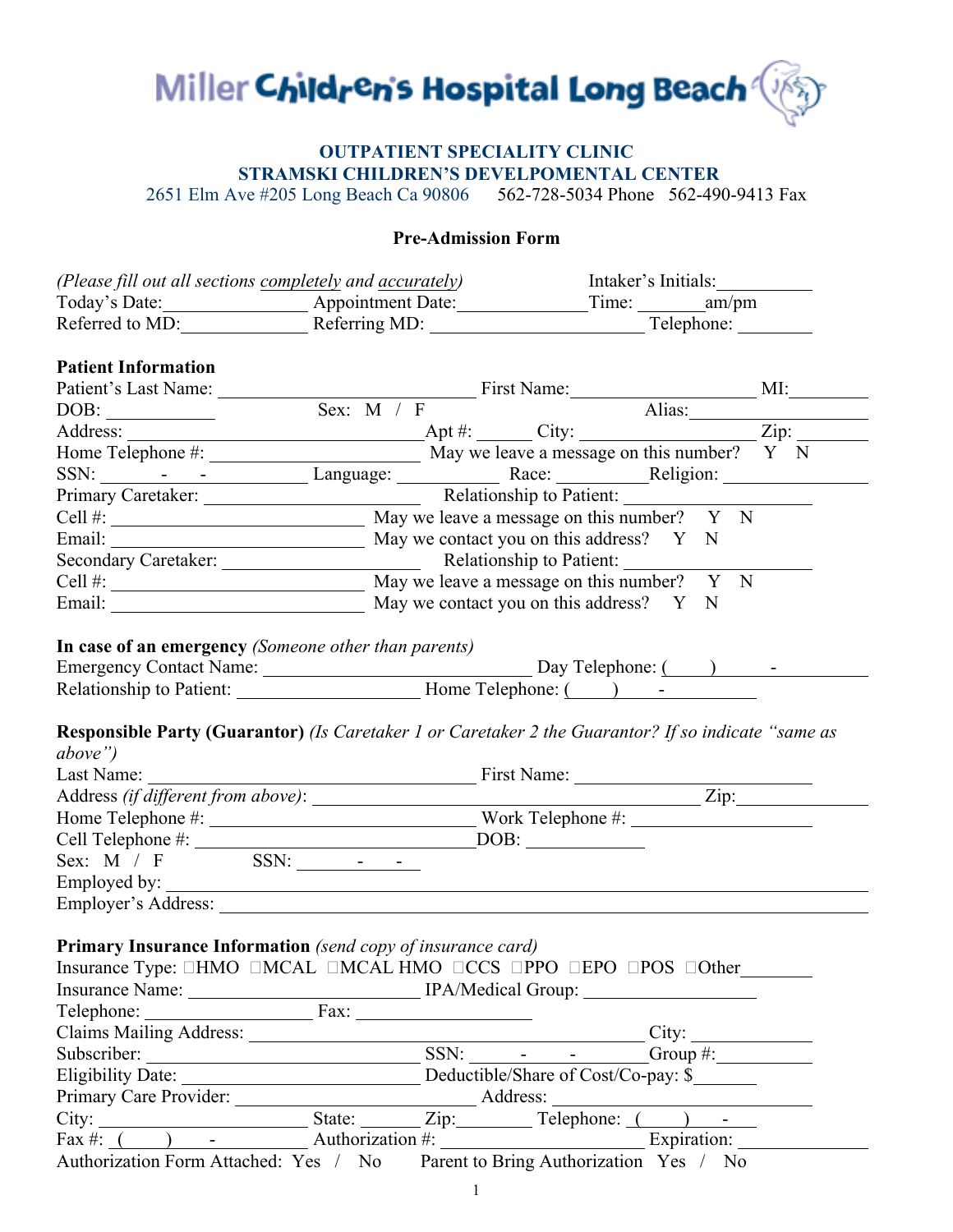|                                                                                                              |                                  |                  | Male $\square$ Female $\square$ |                                                                        |                                                                                                                                                                                                                                |
|--------------------------------------------------------------------------------------------------------------|----------------------------------|------------------|---------------------------------|------------------------------------------------------------------------|--------------------------------------------------------------------------------------------------------------------------------------------------------------------------------------------------------------------------------|
|                                                                                                              | Date of Birth: _________________ |                  | Age:_________                   |                                                                        |                                                                                                                                                                                                                                |
| Name of person completing this questionnaire:                                                                |                                  |                  |                                 |                                                                        |                                                                                                                                                                                                                                |
| Relationship to child: _____________________                                                                 |                                  |                  |                                 |                                                                        | Date: the contract of the contract of the contract of the contract of the contract of the contract of the contract of the contract of the contract of the contract of the contract of the contract of the contract of the cont |
| PREGNANCY/DELIVERY                                                                                           |                                  |                  |                                 |                                                                        |                                                                                                                                                                                                                                |
| Was your pregnancy healthy?                                                                                  |                                  |                  |                                 | Yes $\Box$ No $\Box$ If no, please explain:                            |                                                                                                                                                                                                                                |
| Length of pregnancy?                                                                                         |                                  | Number of weeks: |                                 |                                                                        |                                                                                                                                                                                                                                |
| Mode of delivery                                                                                             |                                  |                  |                                 | Vaginal $\Box$   C-section $\Box$   Vacuum assist $\Box$               |                                                                                                                                                                                                                                |
|                                                                                                              |                                  |                  |                                 |                                                                        |                                                                                                                                                                                                                                |
| After delivery, were there any<br>problems with your baby?                                                   |                                  |                  |                                 | Yes $\Box$ No $\Box$ If yes, please explain:                           |                                                                                                                                                                                                                                |
|                                                                                                              |                                  |                  |                                 |                                                                        | Please tell about your child's current sleep-related symptoms and your concerns.                                                                                                                                               |
| Measure breathing problems during sleep                                                                      |                                  |                  |                                 |                                                                        |                                                                                                                                                                                                                                |
|                                                                                                              |                                  |                  |                                 | Follow-up sleep study after surgery or other treatment                 |                                                                                                                                                                                                                                |
| Reason for Sleep Study Referral: (check all that apply)<br>$\Box$<br>Evaluate need for extra oxygen at night |                                  |                  |                                 |                                                                        | <u> 1989 - Johann Stein, mars an deutscher Stein († 1989)</u>                                                                                                                                                                  |
| Evaluate need for CPAP or BiPAP                                                                              |                                  |                  |                                 |                                                                        |                                                                                                                                                                                                                                |
| Evaluate nighttime choking or gasping                                                                        |                                  |                  |                                 |                                                                        |                                                                                                                                                                                                                                |
| alalalalalala<br>Evaluate excess daytime sleepiness or napping                                               |                                  |                  |                                 | Evaluate the child's unusual movements, behaviors, or wakings at night |                                                                                                                                                                                                                                |

Please write in your own words what are your child's main sleep trouble(s) or current symptoms, what things you've tried to do to help, and what things might be causing

these problems?  $\mathcal{L}_\text{max}$  , and the contract of the contract of the contract of the contract of the contract of the contract of the contract of the contract of the contract of the contract of the contract of the contract of the contr  $\mathcal{L}_\text{max}$  , and the contract of the contract of the contract of the contract of the contract of the contract of the contract of the contract of the contract of the contract of the contract of the contract of the contr  $\_$  ,  $\_$  ,  $\_$  ,  $\_$  ,  $\_$  ,  $\_$  ,  $\_$  ,  $\_$  ,  $\_$  ,  $\_$  ,  $\_$  ,  $\_$  ,  $\_$  ,  $\_$  ,  $\_$  ,  $\_$  ,  $\_$  ,  $\_$  ,  $\_$  ,  $\_$  $\mathcal{L}_\text{max}$  , and the contract of the contract of the contract of the contract of the contract of the contract of the contract of the contract of the contract of the contract of the contract of the contract of the contr  $\mathcal{L}_\text{max}$  , and the contract of the contract of the contract of the contract of the contract of the contract of the contract of the contract of the contract of the contract of the contract of the contract of the contr

| <b>Surgery to remove tonsils?</b>  |  | $\Box$ No $\Box$ Yes If Yes, date: |                              |
|------------------------------------|--|------------------------------------|------------------------------|
| <b>Surgery to remove adenoids?</b> |  | $\Box$ No $\Box$ Yes If Yes, date: | (month/year)<br>(month/year) |
|                                    |  |                                    |                              |

2

Reviewed for completeness \_\_\_\_\_\_\_\_ PSC 2003Eeng\_abridged

# **MemorialCare Sleep Disorders Center Pediatric Division**

**Sleep Lab**

**Mille** 

Children's Hospital **Long Beach** 

MEMORIALCARE HEALTH SYSTEM

**Patient/Parent Questionnaire for Sleep Study**

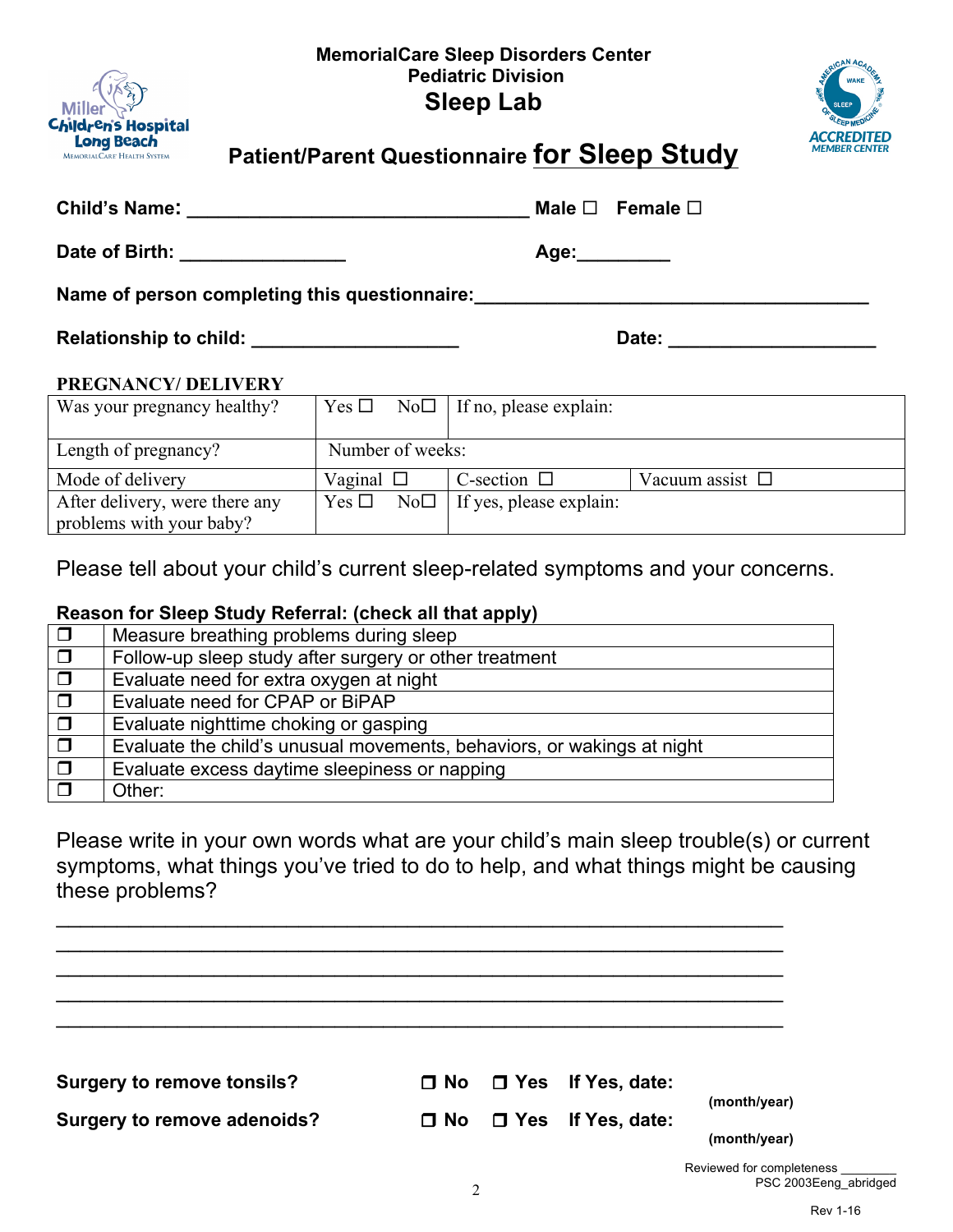## **CHILD'S SLEEP/WAKE SCHEDULE**

### **Is your child's sleep routine regular? Yes□** No<sup>□</sup>

| <b>Time When Child Really</b><br>Falls Asleep: | Usual Wake Time: |
|------------------------------------------------|------------------|
| <b>Non-School or Weekends</b>                  |                  |
| <b>Time When Child Really</b><br>Falls Asleep: | Usual Wake Time: |
|                                                |                  |
| Number of naps:                                | Hours napping:   |
|                                                |                  |

\_\_\_\_\_\_\_\_\_\_\_\_\_\_\_\_\_\_\_\_\_\_\_\_\_\_\_\_\_\_\_\_\_\_\_\_\_\_\_\_\_\_\_\_\_\_\_\_\_\_\_\_\_\_\_\_\_\_\_\_\_\_\_\_\_\_\_\_\_\_\_\_ \_\_\_\_\_\_\_\_\_\_\_\_\_\_\_\_\_\_\_\_\_\_\_\_\_\_\_\_\_\_\_\_\_\_\_\_\_\_\_\_\_\_\_\_\_\_\_\_\_\_\_\_\_\_\_\_\_\_\_\_\_\_\_\_\_\_\_\_\_\_\_\_ \_\_\_\_\_\_\_\_\_\_\_\_\_\_\_\_\_\_\_\_\_\_\_\_\_\_\_\_\_\_\_\_\_\_\_\_\_\_\_\_\_\_\_\_\_\_\_\_\_\_\_\_\_\_\_\_\_\_\_\_\_\_\_\_\_\_\_\_\_\_\_\_

**Current Medications** (list all, prescription and non prescription)

## **SLEEP SYMPTOMS OR PROBLEMS**

*If you consider a symptom being a problem or concern for you, please place a check under the Problem\* column* 

|                                                                                  | <b>Usually</b><br>$(5-7/wk)$ | <b>Sometimes</b><br>$(2-4/wk)$ | Rarely<br>$(0-1/wk)$ | <b>Never</b> | *Problem |
|----------------------------------------------------------------------------------|------------------------------|--------------------------------|----------------------|--------------|----------|
| Child has trouble falling asleep at night                                        | П                            | п                              | п                    | П            | п        |
| Child awakes once during the night                                               | П                            | п                              | П                    | П            | П        |
| Child wakes more than once during the night                                      | □                            | п                              | П                    | П            | П        |
| Child sleeps too little                                                          | П                            | п                              | П                    | П            | $\Box$   |
| Child sleeps too much                                                            | □                            | □                              | □                    | $\Box$       | $\Box$   |
| Child wets the bed at night                                                      | $\Box$                       | П                              | $\Box$               | П            | $\Box$   |
| Child makes noises/talks during sleep                                            | □                            | п                              | П                    | П            | □        |
| Child is restless and moves a lot during sleep                                   | $\Box$                       | $\Box$                         | $\Box$               | П            | $\Box$   |
| Child sleepwalks during the night                                                | $\Box$                       | $\Box$                         | □                    | $\Box$       | $\Box$   |
| Child grinds teeth during sleep (dentist may have                                | $\Box$                       | П                              | $\Box$               | П            | $\Box$   |
| told you this)                                                                   |                              |                                |                      |              |          |
| Child snores loudly                                                              | $\Box$                       | □                              | □                    | $\Box$       | □        |
| Child seems to stop breathing during sleep                                       | $\Box$                       | $\Box$                         | П                    | П            | $\Box$   |
| Child snorts and/or gasps during sleep                                           | □                            | п                              | П                    | п            | $\Box$   |
| Child awakens during night screaming, sweating                                   | $\Box$                       | П                              | П                    | П            | П        |
| and inconsolable                                                                 |                              |                                |                      |              |          |
| Child awakens alarmed by a frightening dream                                     | $\Box$                       | □                              | $\Box$               | П            | □        |
| Child is very sweaty during sleep                                                | □                            | $\Box$                         | п                    | п            | $\Box$   |
| Child complains of weird feelings or "growing pains"<br>in his/her legs at night | □                            | п                              | П                    | П            | П        |

Rev 1-16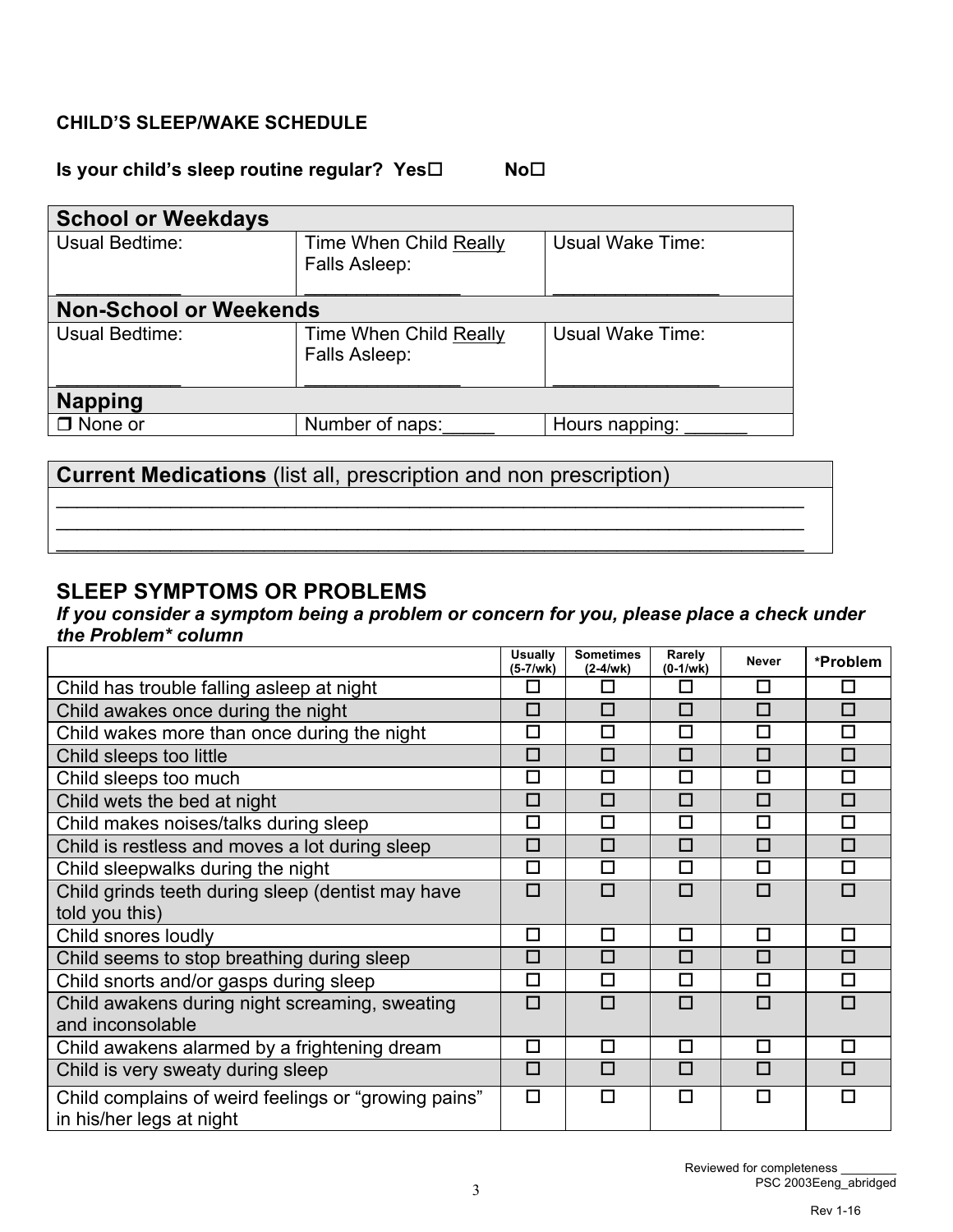|                                                                   |  | Have you ever been told by a teacher, school official, doctor, nurse or other health |  |
|-------------------------------------------------------------------|--|--------------------------------------------------------------------------------------|--|
| professional that your child has any of the following conditions? |  |                                                                                      |  |

|                                                                 | <b>No</b> | <b>Yes</b> | <b>Not sure</b> |
|-----------------------------------------------------------------|-----------|------------|-----------------|
| Asthma                                                          | ப         | ΙI         | H               |
| Chronic lung or breathing trouble (NOT ASTHMA)                  | $\Box$    | $\Box$     | $\Box$          |
| Tracheostomy (surgical hole in the neck)                        | □         | □          | □               |
| Trouble breathing through the nose                              | $\Box$    | $\Box$     | $\Box$          |
| Chronic allergies or sinus problems                             | $\Box$    | $\Box$     | $\Box$          |
| Frequent ear infections                                         | □         | $\Box$     | $\Box$          |
| Frequent throat infections                                      | $\Box$    | $\Box$     | $\Box$          |
| Craniofacial problems (eg - small face or jaw, Pierre-Robin)    | $\Box$    | $\Box$     | $\Box$          |
| Cerebral palsy                                                  | □         | □          | $\Box$          |
| Epilepsy (seizure disorder)                                     | □         | □          | $\Box$          |
| Spina bifida (problem with spinal cord and lower brain)         | □         | □          | □               |
| Muscle weakness (for example, muscular dystrophy)               | $\Box$    | $\Box$     | $\Box$          |
| Migraine headaches                                              | □         | □          | □               |
| Hearing impairment or deafness                                  | $\Box$    | $\Box$     | $\Box$          |
| Vision impairment or blindness                                  | □         | $\Box$     | $\Box$          |
| Chronic arthritis or rheumatic disease                          | $\Box$    | □          | □               |
| Chronic orthopedic bone or joint problems                       | □         | □          | $\Box$          |
| Skeletal problems (dwarfism, achondroplasia)                    | $\Box$    | $\Box$     | $\Box$          |
| Obesity                                                         | □         | □          | □               |
| <b>Diabetes</b>                                                 | $\Box$    | $\Box$     | $\Box$          |
| Genetic problems (for example, Down's syndrome)                 | $\Box$    | $\Box$     | $\Box$          |
| Heart problem (for example, hole in the heart, murmur)          | $\Box$    | $\Box$     | $\Box$          |
| Swallowing problems                                             | □         | □          | □               |
| Gastro-esophageal reflux                                        | $\Box$    | $\Box$     | $\Box$          |
| Poor weight gain                                                | □         | $\Box$     | $\Box$          |
| Sickle cell disease                                             | $\Box$    | $\Box$     | $\Box$          |
| Hormone problems                                                | $\Box$    | $\Box$     | $\Box$          |
| Eczema (skin allergies)                                         | $\Box$    | $\Box$     | $\Box$          |
| Allergies to medicines or foods                                 | □         | □          | □               |
| Pain                                                            | $\Box$    | $\Box$     | $\Box$          |
| Learning problems                                               | □         | □          | □               |
| ADHD (Attention deficit or hyperactivity disorder)              | $\Box$    | □          | $\Box$          |
| Developmental delay or Intellectual Disability                  | $\Box$    | $\Box$     | $\Box$          |
| Autism                                                          | $\Box$    | $\Box$     | $\Box$          |
| Anxiety problems                                                | $\Box$    | $\Box$     | $\Box$          |
| Behavioral or emotional problems                                | □         | □          | $\Box$          |
| Obsessive compulsive disorder                                   | □         | □          | $\Box$          |
| Depression                                                      | $\Box$    | $\Box$     | $\Box$          |
| Suicide attempts                                                | □         | $\Box$     | $\Box$          |
| Drug abuse                                                      | $\Box$    | $\Box$     | $\Box$          |
| Admissions to hospital for psychiatric (mental health) problems | $\Box$    | □          | $\Box$          |

Rev 1-16